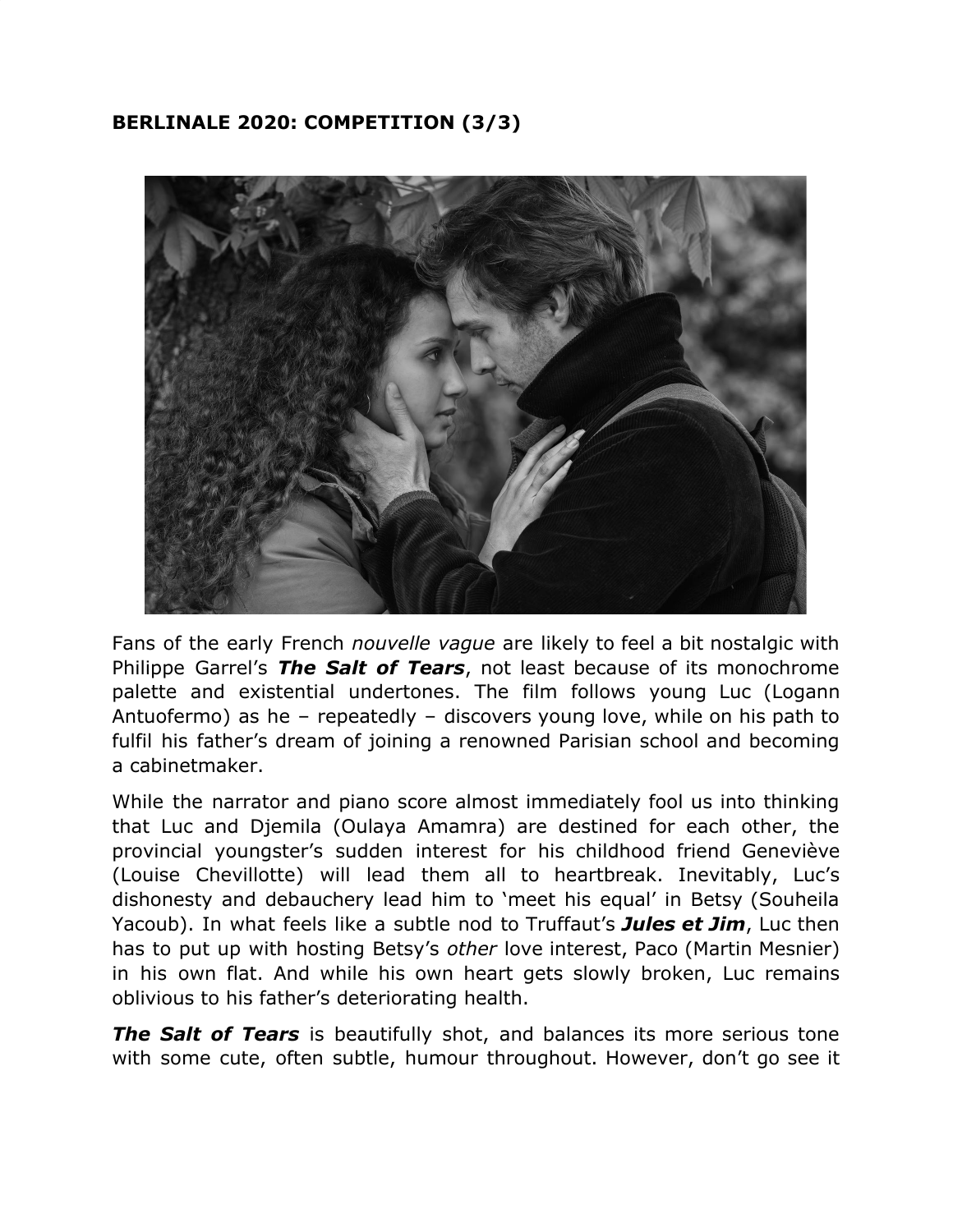looking for catharsis or expecting to be blown away by its originality. Chances are, you've seen something like it before.

Yet, as also demonstrated by *My Little Sister*, there is nothing wrong with *not* trying to reinvent the wheel. The film, codirected by Stéphanie Chuat and Véronique Reymond, pieces together bits of family dramas that may feel somewhat familiar, and yet amounts to more than its constituent parts.

The film centres on Lisa (Nina Hoss), a playwright whose personal life takes a few unexpected turns when her twin brother and stage actor Sven (Lars Eidinger) starts losing the battle against leukemia. When their mother (Marthe Keller) proves to be an unsuitable carer for Sven in Berlin, Lisa needs to sacrifice a comfortable life with her young children and husband Martin (Jens Albinus) in Switzerland to care for him herself. As Sven's body begins to decay, Lisa is called to make an impossible decision: should she care more for her dying brother, or stick to a life that was somehow a compromise for her to begin with?

Mediocre child acting aside, the performances are superb, particularly Hoss's (and we were really rooting for her to win Best Actress, shame!). The precise writing brings to life the complexity of the film's characters, never making it easy for the viewer to choose sides or settle on one feeling. The themes explored are presented with a certain raw honesty, accentuated by the frantic aesthetic of a hand-held camera throughout. All in all, what could have been another superficial exploration of a family struck by cancer is presented with commendable sensitivity (and a subtle touch of comedy), through an unexpectedly multi-faceted perspective.

What *did* feel slightly superficial was Abel Ferrara's eccentric portrayal of Jungian philosophy in his latest work, *Siberia***.** But then again, the film goes so many places (literally), that we are forced to see past that quite quickly. The film's attempt to unravel the psyche through the unconscious mind makes it all very surreal, of course, and to some extent appealing – but it's no Lynch either.

With the opening credits still rolling, the narrator-protagonist Clint (Willem Dafoe) retells a childhood story of his, set in the titular Siberia. When we finally see his face, he's serving drinks to clients he can't communicate with verbally: first an Inuit, and later on a woman who only speaks Russian. The film starts showing its true colours when her mother encourages Clint to have sex with her very pregnant daughter. From then on, we follow suit as Clint jumps onto a dog sled and wonders off to all sorts of places, presumably a representation of his unconscious thoughts.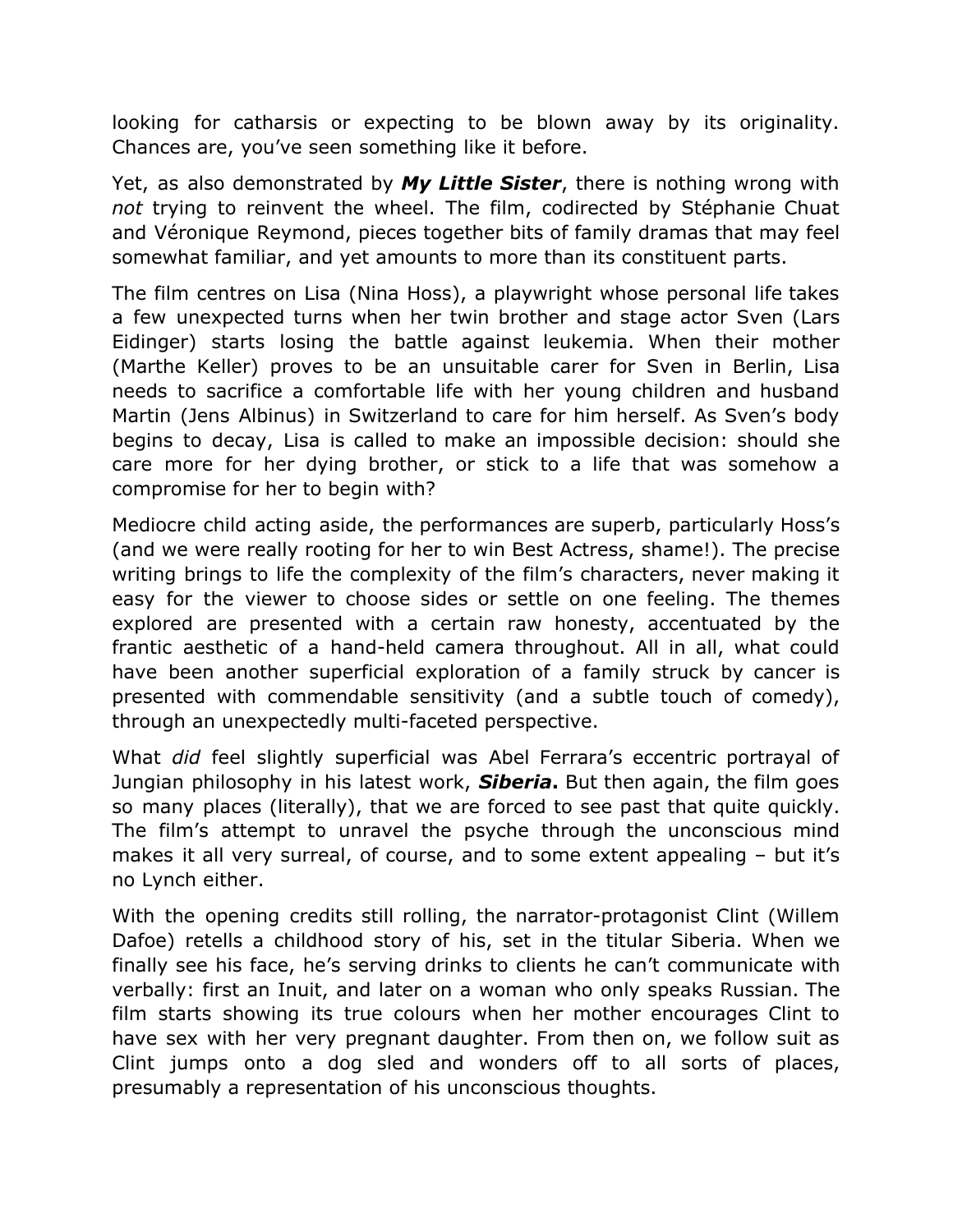Sled rides in snowy Siberia, strolls through sandy deserts, casual mass executions, and violent encounters with wild bears are complemented by sexual intercourse at random intervals with women from Clint's past (and *almost* including his mother too). But once Dafoe ventures into the depths of a cave that brings to mind Lars von Trier's *The House That Jack Built*, the viewers are really in for a treat.

"Your reason is an obstacle" Clint is told – so Ferrara abandons all reason, in search for Jungian clarity. A father-son confrontation, where Dafoe also plays Clint's father (with some shaving cream on so we can tell them apart), is only the beginning of the hilarious remainder of the film. The nonsensical dialogue will be delightful to some, but might completely annoy others. Whatever the case, *Siberia* is relatively merciful at a runtime of 92 minutes. Our favourite bits were probably the very random heavy metal concert and the flopping fish reciting Nietzsche: we got some very pure, unexpected laughs from those, but that may well be the film's only redeeming quality. Nevertheless, it was a festival experience!



And so when people said they were utterly disappointed by Natalia Meta's *The Intruder*, we went in with an open mind. To call it a great film would probably be an exaggeration, but we strongly believe that there is nothing wrong with a fun B-movie. The story is probably full of more plot holes than we can count, otherwise it was actually clever and completely escaped us. But over-the-top sci-fi gimmicks, metaphysical elements, film *noir* vibes, and dreams within dreams all combine to give a very unique experience the more we think about it.

The protagonist Inés (Érica Rivas) can sense vibrations inside of her related to a metaphysical intruder (Nahuel Pérez Biscayart) who wants to inhabit her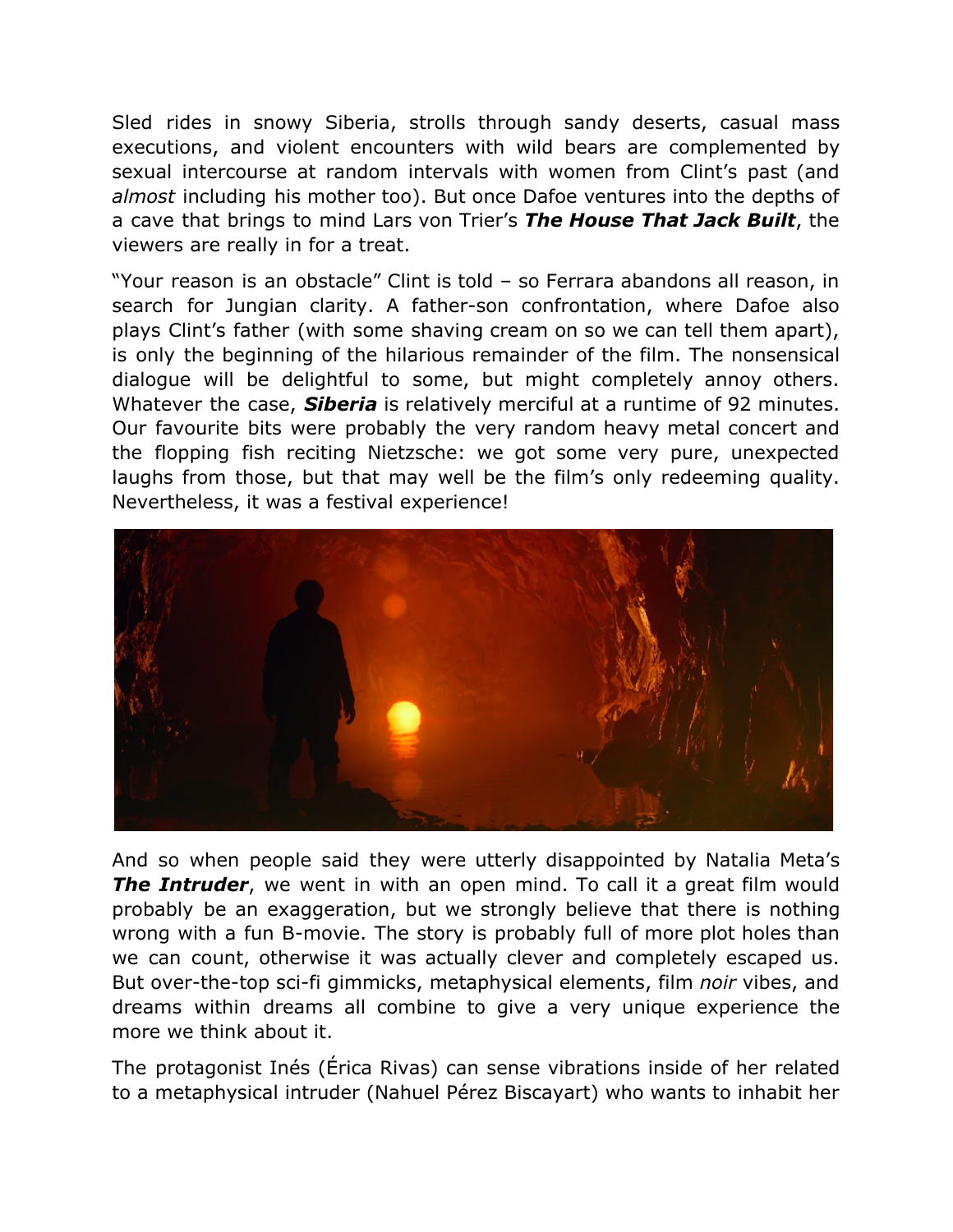conscience and who invades her reality through dreams, claiming he loves her. She works at a dubbing studio where she becomes the voice of a kinky Japanese porn star, and tries to get rid of the potentially multiple intruders in her mind with some sort of very questionable electromagnetic coupling device, after a senior woman with log-lady vibes convinces her that's the way to go. Hilarity ensues very frequently throughout the film, often because of some clumsy moments in the dialogue and plot, though it remains unclear whether that was definitely intentional. We would like to believe it was.

The whole film seems to explore relationships – whether erotic or maternal – through an oneiric abstraction that is surreal to say the least. We would never claim it's a masterpiece, and maybe most people are right to call it mediocre. But just because it has no political message and doesn't really conform to the traditional formulas, doesn't mean it can't be original and fascinating to watch.

If we were to take a wild guess at what the hidden meaning of it all might be, we'd say it's a film that takes a bizarre look, through a psychoanalytic lens, at a woman who has trouble trusting the people in her life who claim they love her. Perhaps she fears the possibility of losing herself in an intense relationship – losing her voice: that might explain the very uncanny fact that she undergoes a literal vocal mutation, with the film culminating as she sings on stage, producing at least three different voices from her own vocal cords while the credits roll. Definitely a contender for cult film status.

The other Latin American contestant at the Berlinale was *All the Dead* **Ones,** by directors Caetano Gotardo and Marco Dutra. It seems ironic that we're covering a film by this title in the midst of the COVID-19 pandemic, but oh well – the show must go on. The story is set in São Paulo in the winter of 1899-1900, shortly after the abolishment of slavery in Brazil: the wealthy families are having trouble adjusting to a life without servants, while former slaves are having difficulty blending in with the post-slavery ruling class.

The period piece works interestingly well as a modern-day comment on white privilege. Unsurprisingly, considering the title, it blends in ghost story elements to bring an important moment for Brazil to life. Everyone comes to life so much, in fact, that it's not precisely clear when the twist in the story is introduced (are they dead or alive?) – but the title does prepare us for it. And while the ending and the anticipation of this twist was done in a fairly basic way, the film nevertheless manages to successfully build some amount of tension throughout.